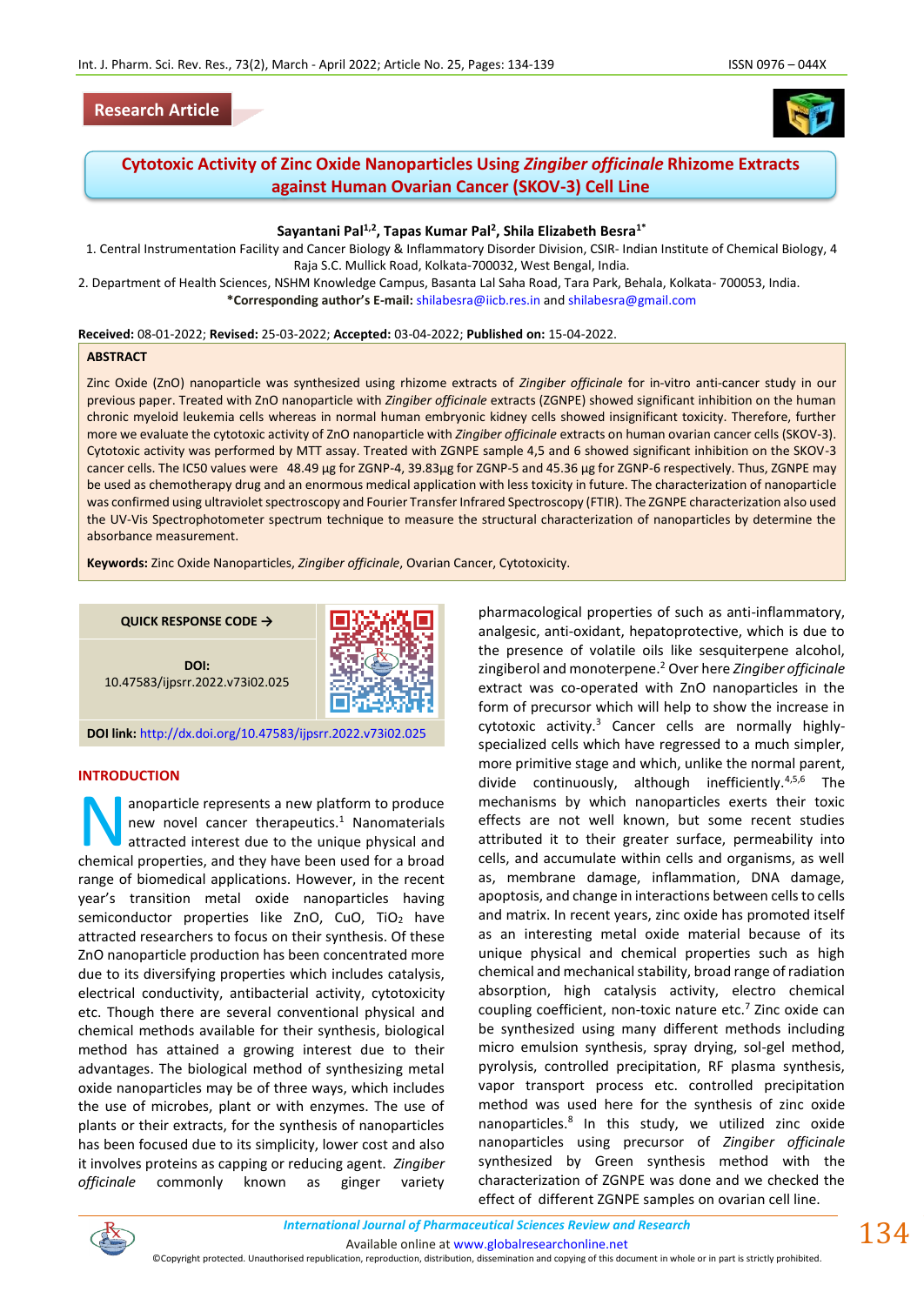#### **MATERIALS AND METHODS**

#### **Chemicals and Reagents**

Zinc Sulphate Heptahydrate (LobaCheme Pvt. Ltd.), Sodium Hydroxide LR (MERCK), D-MEM, HEPES (4-(2 hydroxyethyl)-1-piperazineethanosulfonicc acid), Fetal bovine serum (FBS), Penicillin-Streptomycin, Gentamycin, MTT (3-(4,5-dimethylthiazol-2-yl)-2,5-diphenyltertra zolium bromide), DMSO (dimethyl sulfoxide), Methanol, and the remaining chemicals and solvents were purchased from local firms and were of highest purity grade.

#### **Cell Culture**

SKOV-3 cells were purchased from National Centre of Cell Science, Pune. Human Ovarian cancer *cell line* SKOV-3 was used for *in-vitro* studies. The cells were sub-cultured as per the requirement of the experiment at an initial concentration of 1x 10<sup>6</sup> cells/mL and SKOV-3 maintained in sterile RPMI 1640 medium supplemented with 10% heat inactivated FBS. Cultures were maintained at 37˚C in a humified atmosphere containing 5% CO2 in air.

### **Preparation of ZnO Solution**

Prepared different concentration like 0.25M, 0.5M and 1M of Zinc Sulphate Heptahydrate with weights taken like 3.59gm, 7.18g and 14.37 gm. The solutions are dissolved in 100 mL distilled water. Kept over a magnetic stirrer and stayed for stirring almost for 10-15 min till clear solution comes.<sup>9,10</sup>

#### *Zingiber officinale* **extract preparation**

2g of ginger was weighed and grinded in a mortar pestle. Ginger should be grinded well and paste was made. In a beaker, 50 mL of distilled water was taken and the paste was poured on it. At 70º C, it was kept for heating at least for 2hrs till the solution becomes yellow in colour. The yellow coloured solution was filtered with Whatman filter paper and the solution was kept in freeze at  $4^{\circ}$ C.<sup>11</sup>

### **Green Synthesis- Preparation of ZGNPE**

Different concentrations of prepared ZGNPE were prepared. On the prepared Zinc solution, slowly ginger extracted solution was added and kept under constant stirring. The temperature was maintained at 70ºC in a magnetic stirrer and kept for stirring for at least 2-3hrs by keeping a petri dish over it. Maintaining pH at 12, NaOH was added in solution. After terminating the reaction, the pale yellow white ppt was then taken out and washed over and over again with distilled water followed by ethanol to get free of the impurities and then a pale-yellow powder of ZGNPE was obtained. The resulting powder was annealed at 400°C for 2hrs.<sup>1,12,13,14</sup>

### **Characterization of ZGNPE**

ZGNPE characterized was done by UV spectroscopy and FTIR (Fourier Transfer Infrared Spectroscopy). In UV, the peak was found at 364 nm. In FTIR, the absorption bands were found between 1500 -1650 cm<sup>-1</sup> for C=C and C=N and 2000-2500  $cm^{-1}$  bands for alkynes. We confirmed that the carbonyl groups from the amino acids residues and proteins have the stronger ability to bind metal indicating that the proteins could possibly from the metal nanoparticles to prevent agglomeration and thereby stabilize the medium. This suggests that the biological molecules could possibly thereby stabilize the medium. This suggests that the biological molecules could possibly perform dual functions of formation and stabilization of ZGNPE. This interaction makes these NPs a perfect candidate for various applications such as drug delivery  $15$ and study of biological interactions.<sup>16</sup>

#### **Cytotoxicity Study on SKOV-3 cell line**

For cytotoxicity analysis SKOV-3 cells were seeded in 96 well tissue culture plate. They were separately treated with freshly prepared 1mg/ mL stock solution of ZGNPE in various concentrations 25, 50, 100 and 200 µg/ml at 24 hrs and incubated at 37˚C in a humidified atmosphere containing 5% CO<sub>2</sub> in air. Untreated cells served as control. At the end of treatment, 20µL of MTT [3-(4,5 dimethylthiozol-2-il)-2,5-2,5-dipheniltetrazoliumbromide] was added to each well and incubated for another 4 hrs at 37°C in a CO<sub>2</sub> incubator. The MTT assay is colorimetric assays for measuring the activity of enzymes that reduce MTT to formazan dyes, giving a purple colour. A solubilisation solution of DMSO 100µL is added in the insoluble purple formazan product into a coloured solution. The absorbance was taken at 570 nm SKOV-3 cells by micro plate manager (Reader type- Model 680 XR Bio-Rad laboratories Inc.). The IC<sub>50</sub> values were noted for both the cells.

### **Statistical Analysis**

Percentage of cell growth inhibition was calculated by the following formula: % Cell Inhibition= 10 X (O.D of Control – O.D. of treated/O. D. of Control), O. D=Optical Density.

Percentage of cell viability was calculated as follows: Viable Cells (%) = (Total number viable cells per ml/Total number of cells per 1ml) x100.

### **RESULTS**

#### *Zingiber officinale* **extract preparation**

When the solution of well grind ginger is heated at 70°C, and the filtration is done with Whatman Filter Paper. The remaining solution was at 15-20ml.

#### **Green Synthesis- Preparation of ZGNPE**

The total yield percentage of all remaining extractions are here tabulated below. Yield %= Actual Yield/Theoretical Yield x 100%.

#### **Identification and assay of Zn Salt**

It becomes yellow when strongly heated, the yellow colour disappears on cooling. As the indicator is poured in dropwise, the solution becomes yellow.1ml of 0.1M disodium edetate equivalent to 0.008138 gm of ZnO.



Available online a[t www.globalresearchonline.net](http://www.globalresearchonline.net/)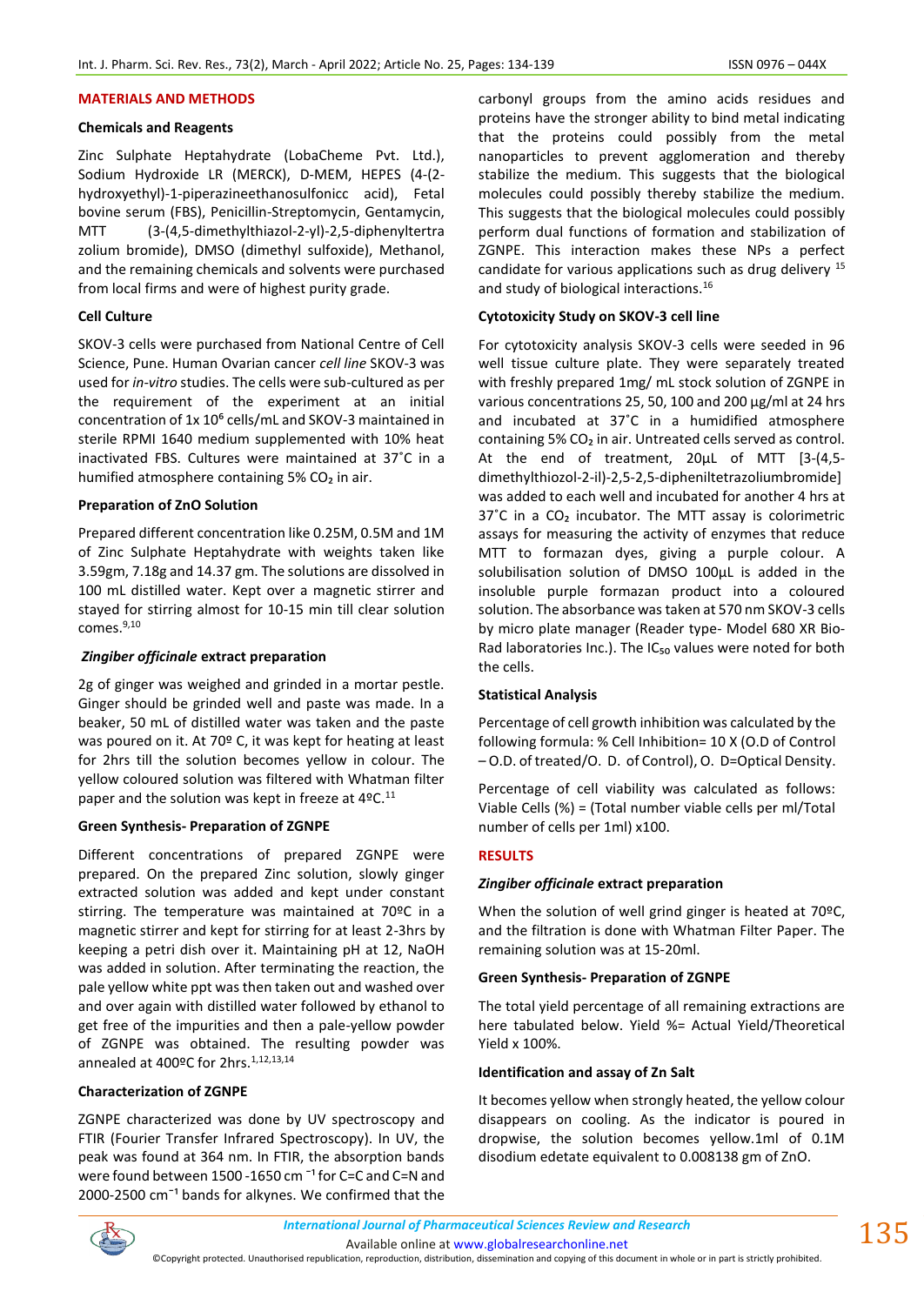**Table 1:** % of Yield samples and pH of samples solution was maintained in alkaline state

| <b>Samples</b>     | Weight /gm | Yield samples /gm | Yield % |
|--------------------|------------|-------------------|---------|
| ZGNPE 1            | 3.59gm     | 2.54              | 70.75%  |
| ZGNPE <sub>2</sub> | 3.59gm     | 2.34              | 65.18%  |
| ZGNPE <sub>3</sub> | 3.59gm     | 2.54              | 70.75%  |
| <b>ZGNPE 4</b>     | 7.18gm     | 6.54              | 91.08%  |
| <b>ZGNPE 5</b>     | 7.18gm     | 5.87              | 81.75%  |
| ZGNPE <sub>6</sub> | 7.18gm     | 5.91              | 82.31%  |
| ZGNPE 7            | 7.18gm     | 5.74              | 79.94%  |
| <b>ZGNPE 8</b>     | 14.37gm    | 12.84             | 89.35%  |
| <b>ZGNPE 9</b>     | 14.37gm    | 12.45             | 86.63%  |
| ZGNPE 10           | 14.37gm    | 11.46             | 79.74%  |

| <b>Samples</b>     | pH    |
|--------------------|-------|
| ZGNPE 1            | 12.41 |
| ZGNPE <sub>2</sub> | 11.48 |
| <b>ZGNPE 3</b>     | 11.25 |
| <b>ZGNPE 4</b>     | 12.03 |
| <b>ZGNPE 5</b>     | 12.01 |
| ZGNPE <sub>6</sub> | 12.00 |
| ZGNPE 7            | 12.08 |
| <b>ZGNPE 8</b>     | 11.54 |
| ZGNPE 9            | 11.67 |
| ZGNPE 10           | 11.87 |

## **Table 2:** The pH of ZGNPE Samples

### **Fourier Transform Infrared Spectroscopy (FTIR)**

All the apprehensible functional groups involved in capping and reduction of ZnO NPs were identified using FTIR (Bruker V70). FTIR measurements were carried out to identify the biomolecules for capping and efficient stabilization of the metal nanoparticles synthesized. From the analysis of FTIR studies we confirmed that the carbonyl groups from the amino acids residues and proteins has the stronger ability to bind metal indicating that the proteins could possibly from the metal nanoparticles to prevent agglomeration and thereby stabilize the medium. This suggests that the biological molecules could possibly thereby stabilize the medium. This suggests that the biological molecules could possibly perform dual functions of formation and stabilization of ZNGPE. Fig 10. image of ZGNPE showed the peak at bands between 1500 -1650  $cm^{-1}$  for C=C and C=N and 2000-2500  $cm^{-1}$  bands for alkynes. For Fig 11, the peak at 451  $cm^{-1}$  in the characteristic absorption of Zn-O bond. Other absorption peaks while corresponding the carboxylate and hydroxyl impurities in the materials. Fig 12, from ginger extract solution, the absorption bands are found peak between

1635-2121 cm $^{-1}$ . Aldehydes, ketones, carboxylic acids and esters were present between these bands.



**Figure 1:** FTIR reading of ZGNPE concentration of 0.5M. The absorption bands were found between 1500 -1650  $cm^{-1}$  for C=C and C=N and 2000-2500  $cm^{-1}$  bands for alkynes.







**Figure 3:** FTIR reading of Ginger extract. The absorption bands are found peak between  $1635-2121$  cm  $^{-1}$ . Aldehydes, ketones, carboxylic acids and esters were present between these bands.

#### **Cytotoxicity study on SKOV-3 cell line by MTT Assay**

ZGNPE inhibited the growth and produced significant cytotoxicity of human ovarian cancer cell lines in a concentration-dependent manner. Reduction in the mean



Available online a[t www.globalresearchonline.net](http://www.globalresearchonline.net/)

©Copyright protected. Unauthorised republication, reproduction, distribution, dissemination and copying of this document in whole or in part is strictly prohibited.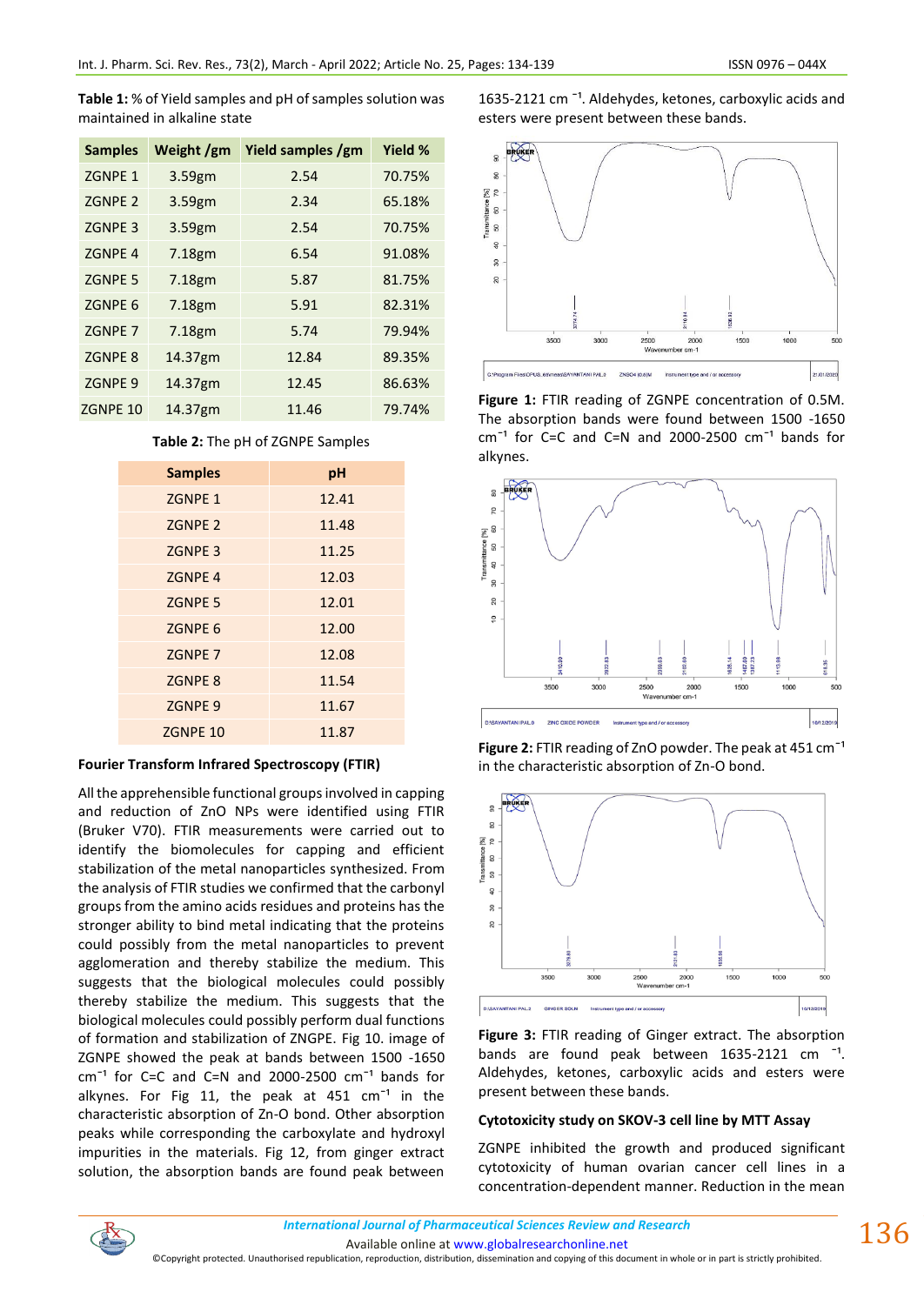OD of cells treated with the increasing dose of ZGNPE was observed as compared to control. ZGNPE exerted 50% growth inhibition (IC<sub>50</sub>) of SKOV-3 cell line at concentration 25µg, 50µg, 100µg and 200µg for 24 hrs. The extract number four, five & six (ZGNPE) IC<sub>50</sub> values were shown under in the time at 24 hrs and remaining extracts were

found insignificant cytotoxicity on cancer cell line. Remaining ZGNPE<sup>s</sup> exerted not above the 50% growth inhibition (IC<sub>50</sub>) of cells at the concentrations 50 $\mu$ g, 100 $\mu$ g and 200µg for 24hrs. Toxicity effect does not observe on these results so further checking was not done.



**Figure 4:** Histograms showed the OD value of SKO-V cells after 24hrs of treatment with ZGNPE samples 4,5 and 6 respectively. The change in O.D. value 570nm for SKOV cells was observed against different samples. The % inhibition was calculated from the O.D. value. Data are mean ±S.E.M.

**Table 3:** IC50 Values of ZGNPE on SKOV-3 Cells for 24 hrs

| <b>Samples</b> | Time taken to reach 50% | IC <sub>50</sub> values |
|----------------|-------------------------|-------------------------|
| <b>ZGNPE 4</b> | 24 hrs                  | $48.49 \mu g/ml$        |
| ZGNPE 5        | 24 hrs                  | 39.83 $\mu$ g/ml        |
| ZGNPE 6        | 24 hrs                  | $45.36 \mu g/ml$        |

### **DISCUSSION**

Green synthesized zinc oxide nanoparticles appear in different shapes such as nano-powder or nano-cluster or nano-crystal the plant extract phenol compounds it may be effect on size and shapes. $^{17}$  Green synthesized ZnO is an environmentally eco-friendly material, which is desirable especially for bio-applications, such as seed germination, bio-imaging and cancer detection. The use of zinc oxide nanoparticles is increasing in agricultural products and consumer goods, as well as several research works related to development of anti-cancer nanoparticulate dosage form. These type of application of biosynthesized ZGNPE have been under current research scenario by several workers.<sup>18</sup> Which prompts the present research initiative.<sup>19</sup> ZGNPE was synthesized using rhizome extracts of *Zingiber officinale* for *in-vitro* anti-cancer study supporting the latest findings of other biosynthesized zinc oxide nanoparticles for *in-vitro* cancer evaluations. Identification of zinc oxide has been done where results were shown zinc metal is present. Zinc oxide has been identified through pharmacopeial method of analysis (IP-2011, Vol- III, pg-2336) indicating the formation of ZGNPE. The ZGNPE characterization also used the UV-Vis spectrum and FTIR technique to assess the structural characterization of nanoparticles. The UV-Vis spectra of synthesized nanoparticles were recorded on Shimadzu UV-1601 at 364nm operated at a resolution of 20 nm. Through FTIR the presence of zinc is confirmed through wave numbers between 500-2500 cm -<sup>1,20</sup> These functional groups identify the formation of zinc oxide nanoparticles in the similar way as other researchers characterized the similar formation of biosynthesized ZGNPE as the functional groups associated with the ZGNPE formation having spectral peaks at 683–500 cm<sup>-1</sup> and 698–505 cm<sup>-1</sup> which proposed the formation of ZnO nanoparticles in *Zingiber officinale extracts*. 21 ZGNPE concentration of 0.5M showed the peak at bands between 1500 -1650  $cm^{-1}$  for C=C and C=N and 2000-2500  $cm^{-1}$  bands for alkynes. For Zinc oxide KBr compressed pellets and found at the peak at  $451 \text{ cm}^{-1}$ in the characteristic absorption of  $Zn-O$  bond.<sup>22</sup> Other absorption peaks while corresponding the carboxylate and hydroxyl impurities in the materials. Aldehydes, ketones, carboxylic acids and esters were present between these bands.<sup>23</sup> From ginger extract solution, the absorption bands are found peak between  $1635-2121$  cm<sup>-1</sup>.<sup>24</sup> FTIR spectra affirm successful capping of biomolecules on the NP surface and thus provide stability and dispersion capacity to ZnO-NPs in aqueous media. Several studies have suggested an increase in *in vitro* cytotoxicity with nanophase ZnO compared with micrometer sized ZnO for several types of cancer, including glioma, breast, bone, ovarian, colon, and leukemias and lymphoma.<sup>25</sup> Cytotoxic activity was performed with varying concentrations (25 µg, 50 µg, 100



Available online a[t www.globalresearchonline.net](http://www.globalresearchonline.net/)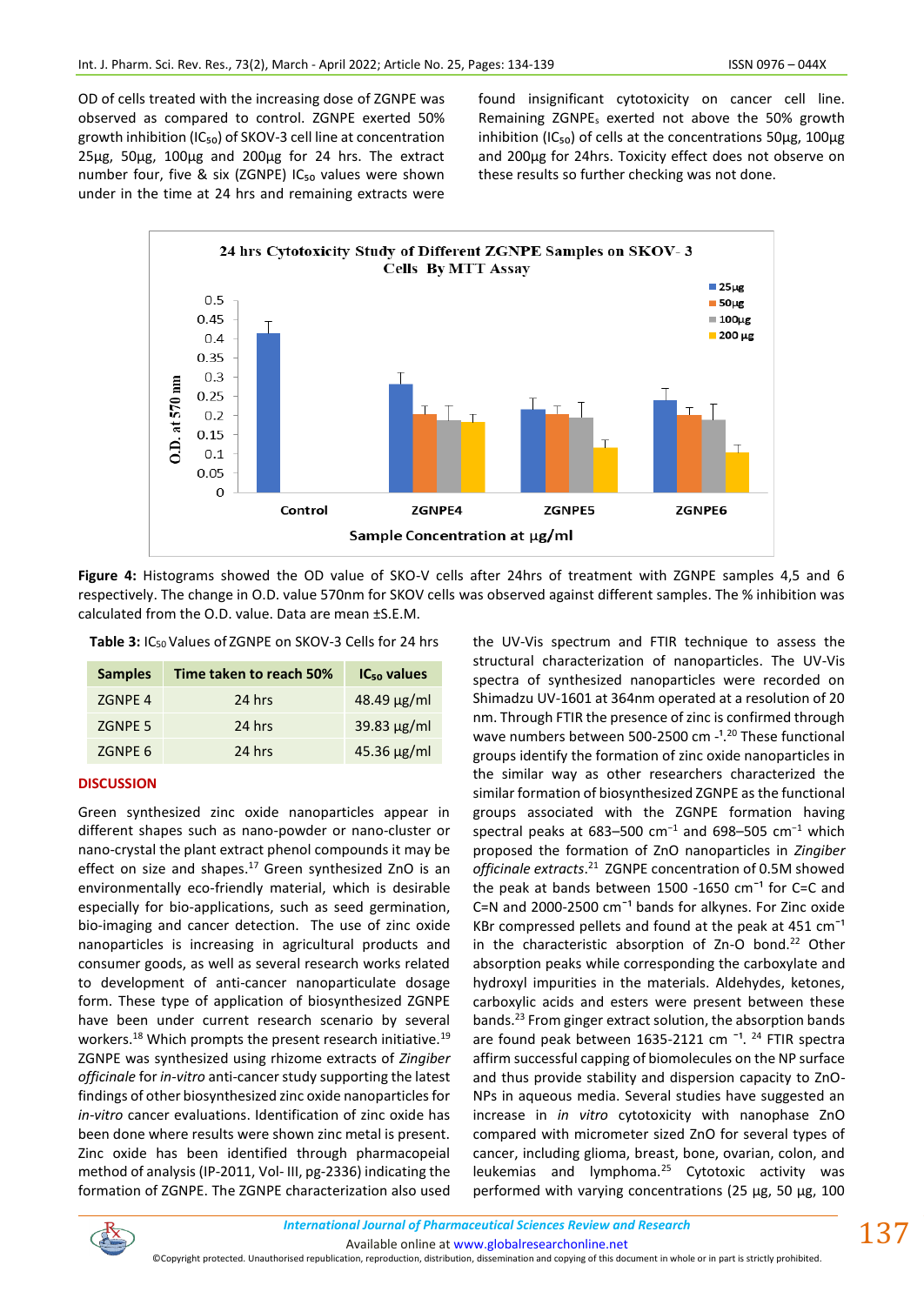µg and 200 µg/ml) against human ovarian cancer *cell line*, SKOV-3 cells. The change in O.D. value at 570 nm for SKOV-3 cells was observed against different samples. The % inhibition was calculated from the O.D. value. In SKOV-3 cells different ZGNPE samples inhibited the cell growth and produced significant cytotoxicity in a concentrationdependent manner. A number of other researchers have noticed that Zinc oxide nanoparticles are cytotoxic only to cancerous cells and do not have any toxic effects on normal cell lines.<sup>26,27</sup> However, the cytotoxicity of some chemical synthesized nanoparticles has been confirmed on normal cells even at lower concentration in comparison of cancer cell lines; for this reason, green synthesis of nanoparticles becomes more attractive as an alternative method due to the decreasing bio toxicity effects of nanoparticles, through the use of non-noxious components instead of chemicals agent over the last recent years. <sup>28</sup> It was also reported that morphological changes induced by cytotoxic ZGNPEs on different cell lines. Morphological changes in cells may affect their metastatic process including substrate attachment, migration and invasion.<sup>29</sup> On HEK293T cells, showed minimal toxic effect on applying various concentrations (25  $\mu$ g, 50  $\mu$ g, 100  $\mu$ g and 200  $\mu$ g/ml) at 24hrs in our previous study. The cytotoxic activity yielded inhibition of concentration at 48.49 µg for ZGNP-4, 39.83µg for ZGNP-5 and 45.36 µg for ZGNP-6 respectively. ZGNPE sample 4,5 and 6 are highly cytotoxic to SKOV-3 cells and the solubilization of ZnO is the main toxicological mechanism. Based on enhanced biocompatibility, improved solubility and less toxicity, the efficacy of ZGNPEs synthesized from *Zingiber officinale* in the field of medicine could play a significant role in future. In the light of current research, ZGNPEs could be developed as a potential next generation cancer treatment strategy. In order to do so, further research must be carried out in order to resolve the issue of cancer, a long-term health hazard.

### **CONCLUSION**

The present study dealt with the biosynthesis of ZGNPE using the root extracts of *Zingiber officinale* that were characterized using UV Visible spectroscopy and FTIR. These results reveal that the nanoparticle were spherical in shape and had an average size. In UV, peak was found at range of 364 nm. FTIR bands were shown through FTIR it is confirmed that zinc metal is present where wavelength is shown at 500-2500 cm<sup>-1</sup>. ZGNPE concentration of 0.5M showed the peak at bands between 1500 -1650  $cm^{-1}$  for C=C and C=N and 2000-2500  $cm^{-1}$  bands for alkynes. For Zinc oxide solution where compressed with KBr pellets and found at the peak at 451  $cm^{-1}$  in the characteristic absorption of Zn-O bond. Other absorption peaks while corresponding the carboxylate and hydroxyl impurities in the materials. From ginger extract solution, the absorption bands are found peak between  $1635-2121$  cm  $^{-1}$ . Aldehydes, ketones, carboxylic acids and esters were present between these bands. The synthesized ZGNPE different samples were checked for cytotoxic activity on SKOV-3 and HEK293T cells which showed some desirable results on which we could conclude that sample on various

concentrations are achieved with our motives. Moreover, the size of the nanoparticle also influenced the nanoparticle's cytotoxic activity. The ZGNPE shows higher activity against SKOV-3 cell line. The % inhibition almost showed 50% with in 24hrs. In HEK293T cell line, there was no toxic nature found for the samples. Thus, we can say it is non-toxic in nature. ZGNPE are highly cytotoxic to SKOV-3 cells and the solubilization of ZnO is the main toxicological mechanism. The transition from oncogenomics to innovative mechanism-based cancer therapeutics is now well underway. Thus, by using the greener method for producing Zinc Oxide Ginger Nanoparticle Extracts (ZGNPE) can have a potential activity on treating ailments pertaining to cytotoxicity and hence further study in this regard is required to establish if beneficial effects in human being.

### **Acknowledgement**

The authors of this paper are very much thankful to Council of Scientific and Industrial Research, Indian Institute of Chemical Biology (CSIR-IICB), Kolkata and NSHM Knowledge Campus, Kolkata (Group of Institutions) for providing the funding to perform the research work.

**Source of Support:** This research work was funded by Council of Scientific and Industrial Research (CSIR).

### **REFERENCES**

- 1. S, A Green biogenic approach for synthesis of gold and silver nanoparticles using *Zingiber officinale*, Digest Journal of Nanomaterials and Biostructures, 2011;6:535-542.
- 2. Banerjee S, Mullick HI and Banerjee J, *Zingiber officinale*: A Sharma H, Kumar K, Choudhary C, Mishra PK, Vaidya B., Development and characterization of metal oxide nanoparticles for the delivery of anticancer drug, *Artificial cells, nanomedicine, and biotechnology*, 2016; 44(2):672-679.
- 3. Chandan S, Vineet S, Pradeep KRN, Vikas K, Harvinder of silver nanoparticles using *Ocimum sanctum* (Tulsi) leaf extract and screening its antimicrobial activity. Journal of Nanoparticle Research. 2011 Jul;13(7):2981-8.
- 4. Singh RP, Magesh S, Rakkiyappan C. Ginger (Zingiber officinale) root Natural Gold. *International Journal of Pharma and Biosciences*, 2011;2:283-294.
- 5. Walton J.R. and Buckley I.K., Cell models in the study of mechanism of toxicity, *Agents and Actions*, 1975**;**5:69-88.
- 6. Singhal G, Bhavesh R, Kasariya K, Sharma AR, Singh RP. Biosynthesis extract: a source of silver nanoparticles and their application. Int. J. Bio-Eng. Sci. Technol. 2011;2(3):75-80.
- 7. M. Arakha, J. Ro y, P. S. Nayak, B. Mallick, and S. Jha, "Zinc oxide nanoparticle energy band gap reduction triggers then oxidative stress resulting into autophagy-mediated apoptotic cell death," *Free Radical Biology and Medicine*, 2017;110:42– 53.
- 8. J. Zhang, X. Qin, B. Wang et al., "Zinc oxide nanoparticles harness autophagy to induce cell death in lung epithelial cells," *Cell Death and Disease*, 2017; 8(7):29-54.
- 9. Kuppusamy, P., Yusoff, M. M., Maniam, G. P., & Govindan, N., Biosynthesis of metallic nanoparticles using plant derivatives and their new avenues in pharmacological applications – An



Available online a[t www.globalresearchonline.net](http://www.globalresearchonline.net/) ©Copyright protected. Unauthorised republication, reproduction, distribution, dissemination and copying of this document in whole or in part is strictly prohibited.